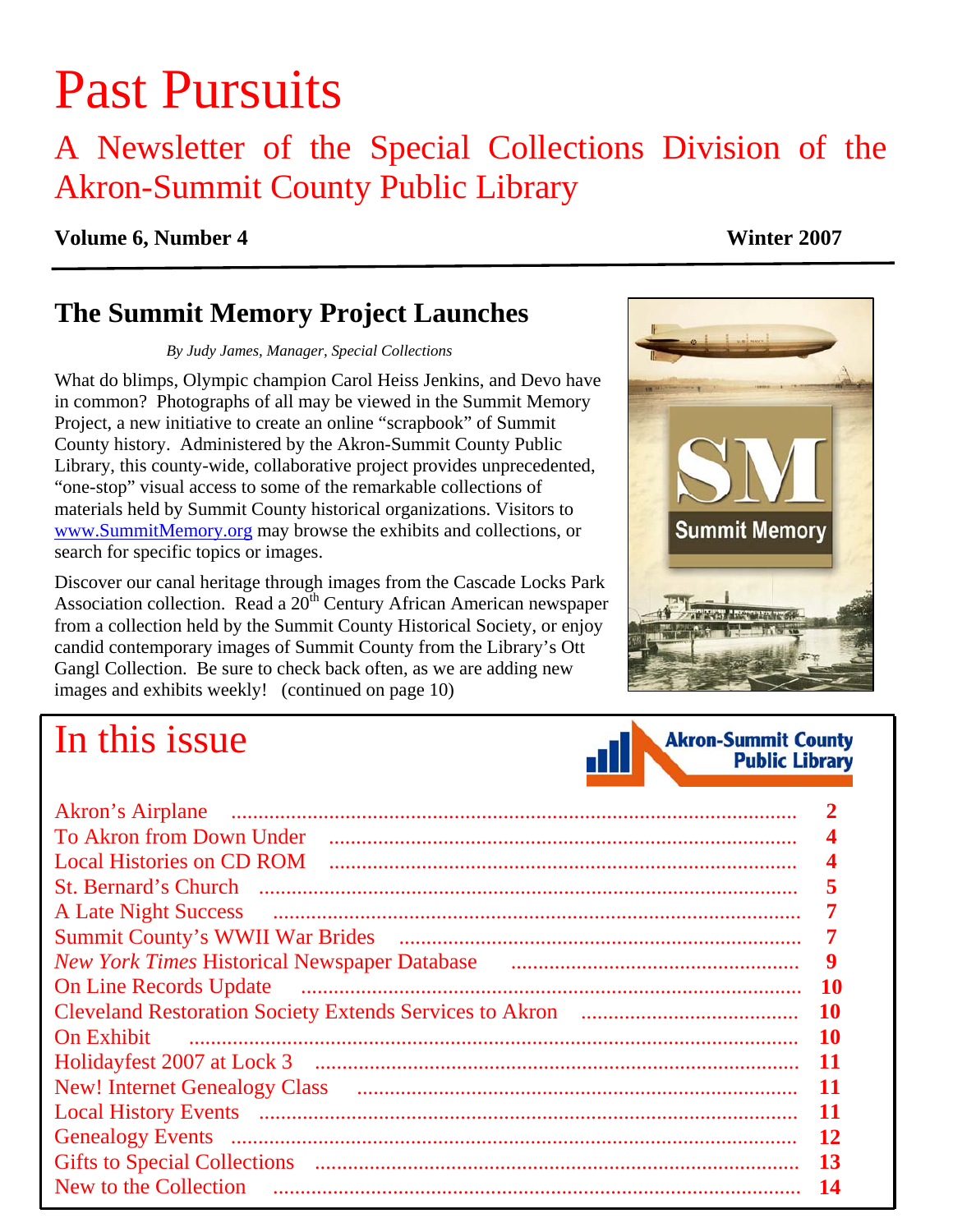### <span id="page-1-0"></span>**Akron's Airplane**

#### *By Michael Elliott, Public Service Assistant*

Whistling death. That's what the Japanese called it. With a top speed of well over 400 mph and six .50 caliber machine guns, the single seat Corsair was arguably the best American fighter plane of World War II. As it entered into a diving attack, air rushing through the air intakes on the wings produced the distinctive "whistling" sound that no Japanese soldier would ever forget. Nearly 11,500 Corsairs were built during the war including 4,006 here in Akron as the FG-1, the "G" in military parlance signifying the plane had been built by Goodyear Aircraft.

The Japanese attack on Pearl Harbor was still more than a year away when the first Corsair prototype was test flown in 1940 in Connecticut. The development of the new Corsair moved along at a brisk pace but with increased urgency after war had been declared. However, the numbers demanded by the Navy outstripped the Vought company's capacity to produce them, so two other companies with a history of aircraft production (Brewster Aeronautical in New York and Goodyear in Akron) were licensed to build the plane, Goodyear in February of 1942.

Construction began immediately on Plant D (south of the Airdock) where the plane was to be built. Tracings, dies, templates and the like were sent to Akron and emplaced at the new plant. In building the airplane, it was decided that a conveyor system would be utilized where the many subassemblies would be incorporated into the final product. The mile-long conveyor system crept along at an inch per minute past scores of assembly stations where hundreds of individual parts and thousands of bolts, nuts and rivets were added. If the monthly production quota was in danger of not being met, the conveyor system could be sped up and manpower added to the line. Each station on the line was initially equipped with an emergency shutdown switch that could be thrown if any one position got severely behind. This happened far too often, so the switches were locked off and additional employees were placed at any given

trouble spot. As each plane was completed, it was rolled out to the tarmac where it awaited final adjustments and flight testing. It was here that Navy personnel corrected all minor defects and installed and test fired the machine guns at the firing range adjacent to plant D, no doubt rattling the nerves of many in the nearby residential area. The final stage of production found the newly completed airplane in the paint shop where a coat of Navy gray and the US insignia were added.



*Corsairs in flight, from the U.S. Naval Air Station, Akron Collection. This image is available though [www.SummitMemory.org](http://www.summitmemory.org/) at <http://www.summitmemory.org/u?/airstation,22>*

The first Akron-built FG-1 Corsair was completed in February 1943 and passed its flight test with flying colors on the  $26<sup>th</sup>$  of that month. Production increased steadily and was averaging nearly 200 aircraft per month by the beginning of 1944. Eventually, a backlog of completed planes proved problematic as there were simply not enough seasoned test pilots to keep up with production. The weather was also a major factor as there were many days during the winter months when flying was not possible due to the conditions. But with every opportunity each completed Corsair was taken out by

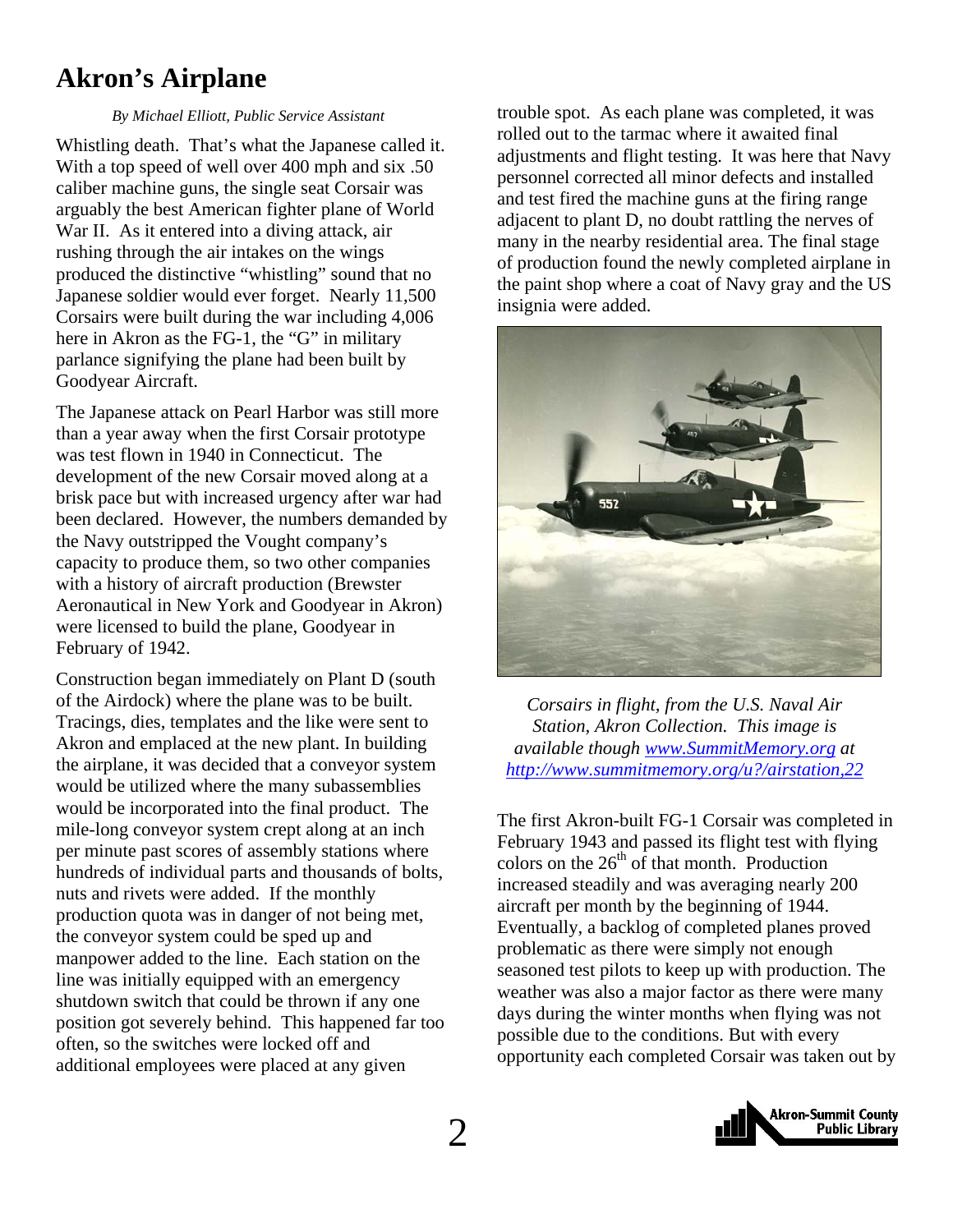a test pilot on a two-hour "shake down" flight, with the pilots routinely flying over Detroit, Pittsburgh or some other city and then returning to Akron. Pilots stayed in constant contact with the control tower (since removed) that was especially constructed in 1943 atop the Airdock for the benefit of the planes being test flown. At 230 feet above ground level, this control tower had the distinction of being the highest in the country at the time. As each aircraft passed its test flight, only then was it accepted by the Navy and flown by civilian ferry pilots to Columbus from where it was dispatched to the battle zone. As the delivery operation became streamlined there were times when a new Akron built Goodyear Corsair was aboard an aircraft carrier and on its way into battle in the Pacific just four days after leaving Akron.

Having been originally designed as a carrier-borne replacement for the aging Wildcat fighter, postproduction testing revealed several characteristics that initially made the Corsair unacceptable for carrier use. Consequently, land-based Marine Corps squadrons were the first to be equipped with the new design which proved to be superior to any aircraft the Japanese were then flying. After making several small improvements, the Corsair was ready for carrier service, and although sizable numbers did fly from the decks of U.S. carriers late in the war, a greater complement of Corsairs were flown from island bases. Due to the fact that the vast majority of Corsairs produced in Akron were constructed without foldable wings, nearly all FG-1s were land based. Many of those that were built for carrier use ended up in the Atlantic. Having acquired several through the lend/lease program the Corsair was also used extensively by the British and assisted in heavily damaging the German battleship *Tirpitz* (sister ship of the *Bismarck*), which was posing a threat to Allied shipping in the early months of 1944.

V-J day on August 14, 1945 saw the beginning of the end for production of the Corsair in Akron. On that day, all military contracts were cancelled and no more planes were begun. Layoffs began immediately, as many workers who arrived for their shift the next morning found themselves

unemployed by lunchtime. The number of those laid off soon reached into the thousands as the last Corsair rolled off the Goodyear production line on September 6, 1945.

But the end of the war wasn't the end of the Corsair's association with Akron. Some area residents will remember the reserve U.S. Naval Air Station at the Akron Airport that functioned from 1948 through 1958. The airplane they flew – the Corsair. Many of these pilots who trained here in Akron went on to fly in the Korean War where the upgraded and rocket-equipped Corsair excelled in the role of ground support.



*From the U.S. Naval Air Station Akron, Collection, this image is dated August 20, 1957. It is available through [www.SummitMemory.org](http://www.summitmemory.org/) at<http://www.summitmemory.org/u?/airstation,8>*

Even today it's still possible to see a Corsair in Akron. Goodyear's "World of Rubber" museum has a full-scale Corsair cockpit on display. Every year when the Akron Air Show is operating, there is always at least one Corsair in attendance. The Air Show makes it possible to see and hear a piece of Akron's history and realize what it must have been like at the Akron Airport during World War II.

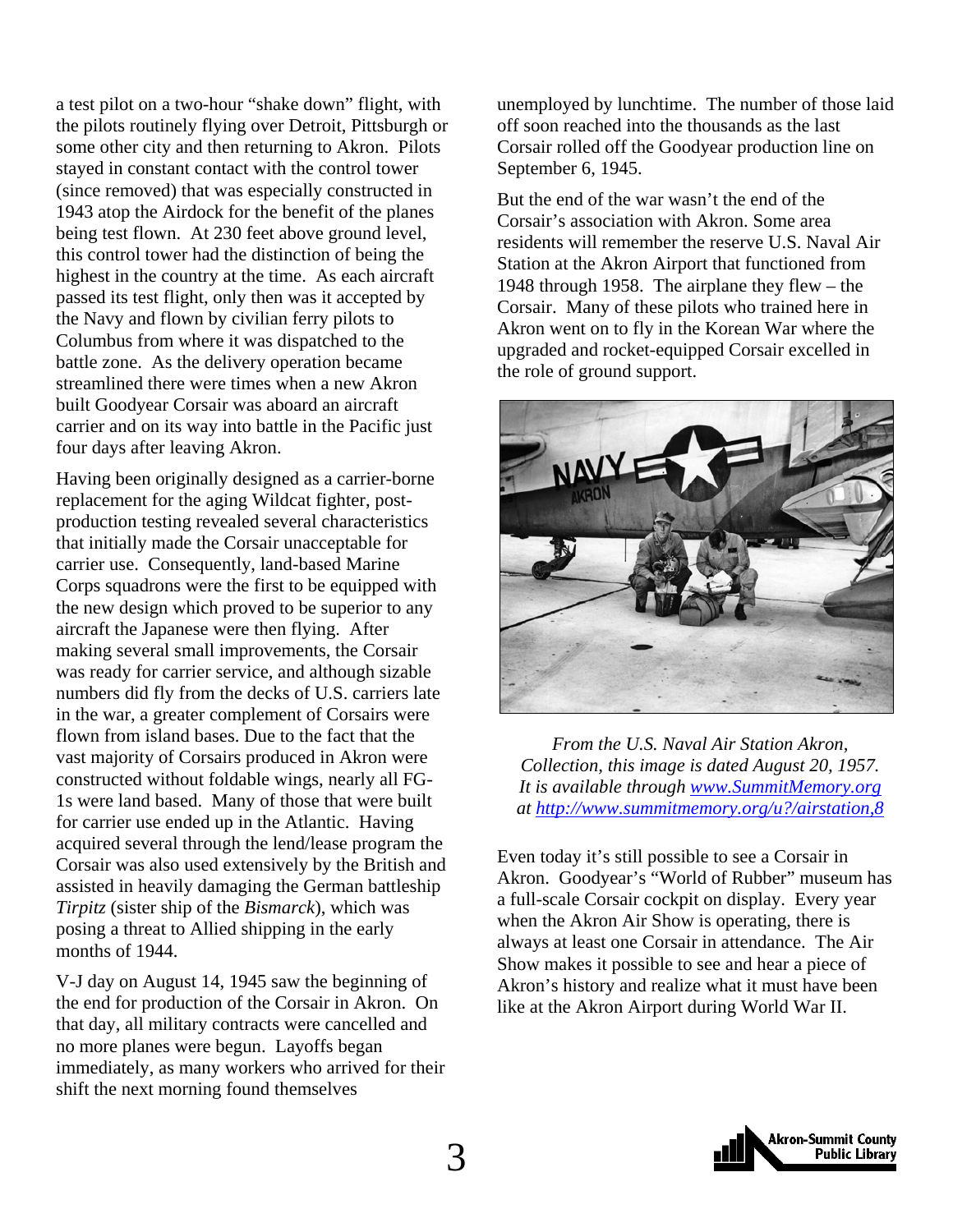### <span id="page-3-0"></span>**To Akron from Down Under**

#### *Michael Elliott, Public Service Assistant*

The Special Collections Division has been able to assist people from just about everywhere in their genealogical and historical research. Queries have arrived from across the U.S. and Canada and a few dozen from Europe. But of our many success stories, the one from the greatest distance belongs to Vicky Stojanovska of Australia.



*Vicky Stojanovska of Sydney, Australia with Special Collections staff member, Michael Elliott.* 

The 33-year-old freelance journalist living in Sydney had always wondered what had become of her mother's great uncle Kiprian Todoroff, a native of Macedonia. Growing up, she had heard stories about him -- of how he would send gifts and money back to his extended family in Europe, including jewelry for Vicky's grandmother to wear for her wedding. But then, one day, the gifts and letters stopped coming, and the family feared the worst. Decades passed until one day Vicky decided to see if she could discover more about her distant uncle. Aware that he had been living in Akron in his later years, and by using available on-line databases, she was able to confirm that he was very likely a resident here when he died.

Her next step was to contact the United States from Australia. A series of emails back and forth ensued until it was discovered Todoroff died in the Summit County home in 1951. A copy of his death certificate and obituary were quickly sent to

Australia, as was a description of the position of the gravesite in the East Akron Cemetery. I visited the gravesite and was able to locate a substantial headstone – a surprise considering Todoroff had no family here in Akron and was destitute at the end of his life.

After receiving the copies and learning of the stone, Vicky decided then and there that she would make a trip to Akron. So this past August, Vicky made the journey to Akron and was able to pay her respects to the man about whom she had heard so much.

### **Local Histories on CD-ROM**

Among the information available on CD-ROM are PDF versions of several well-known local histories. Some of these histories have no or an incomplete index in their print form, so having electronic versions to search can be very helpful in your research. (When a print index exists, however, you should check it as well as searching the electronic version.) Below are some of the local history titles that we have available on CD-ROM.

*Akron and Environs* by Oscar Eugene Olin *Akron and Summit County Ohio 1825-1928 v. 1-3*

by Scott Dix Kenfield *Centennial History of Summit County, Ohio*

by William B. Doyle

*Reminiscences of Summit County* by Lucius V. Bierce

*The Portage Path* by P.P. Cherry

*The Western Reserve and Early Ohio*  by P.P. Cherry

*History of Summit County Ohio*  by William Henry Perrin

*Early History of Cleveland Ohio* by Charles Whittlesey

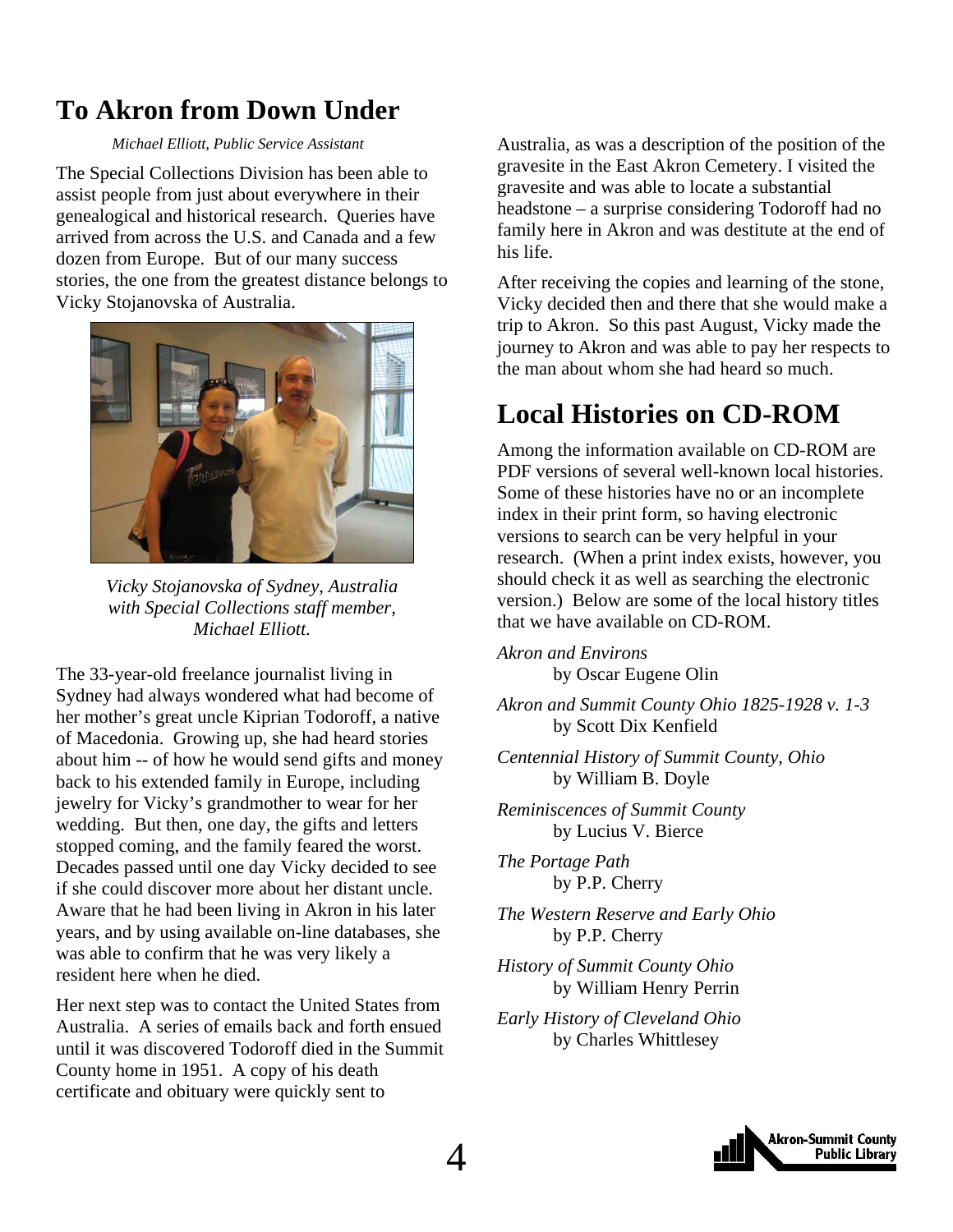### <span id="page-4-0"></span>**St. Bernard's Church**

#### *By Iris Bolar, Librarian*

St. Bernard's Parish has long been spiritual home to German American Catholics in Akron. The parish was formed in 1861 after 23 families decided that a church was needed where local German immigrants could worship in their own language and preserve their cultural heritage. Prior to the formation of the parish, Akron German American Catholics worshipped in the predominately Irish parish of St. Vincent's.

Fund raising for the original church building began, and a gift of \$500 was sent from King Louis of Bavaria. The honor of naming the new church was given to the parishioner who contributed the most funds to the project. That honor went to Bernardine Luhr, who named the church after her patron saint, St. Bernard of Clairvaux. The small brick church, located at the northeast corner of Broadway and Center Street (now University Avenue), was built in 1862, and the first Mass was celebrated on January 1, 1863. The church of 23 families had grown to close to 120 families. Rev. Louis Thiele was St. Bernard's first pastor. In 1863, a school was opened under the parish's second pastor, Father Peter Dannenhoffer.

A long period of growth and strong leadership began with the arrival of Father John Baptist Broun in 1866. The strong-willed Father Broun was considered the "guiding light" of St. Bernard's and served the congregation for 49 years. Under his leadership, the parish completed several projects: the building of a new school; the construction of a new church building; and the purchase of land for a parish cemetery.

The new school was completed in 1888. The building still stands on the corner of Broadway and University Avenue, but its size was greatly reduced with the removal of the center tower and upper floors. In its earlier days, the school was staffed by the Sisters of Notre Dame.

Later, the Sisters of St. Dominic taught in the school. Classes were taught in German, but English eventually became the teaching language. After years of decline in enrollment, the school was closed in 1977.



*St. Bernard Parochial School, 1891.* 

In June of 1902, the cornerstone of the current church building of St. Bernard's was placed. The new church was built on the corner of Broadway and State Street. The celebrations included a parade of 400 Knights of St. John, the Goodrich Band, Knights of Columbus, members of local Catholic congregations and many other organizations. More than 7,000 people attended the festivities.

The architect, William P. Guinther, modeled the church after the Rhineland cathedrals in Europe, with a style described as German-Romanesque with Baroque influences. The stonework contract was secured by Frank Lukesh of Peninsula Quarries. It took 125 train-car loads of Berea sandstone to meet the construction needs for the church. Parishioners

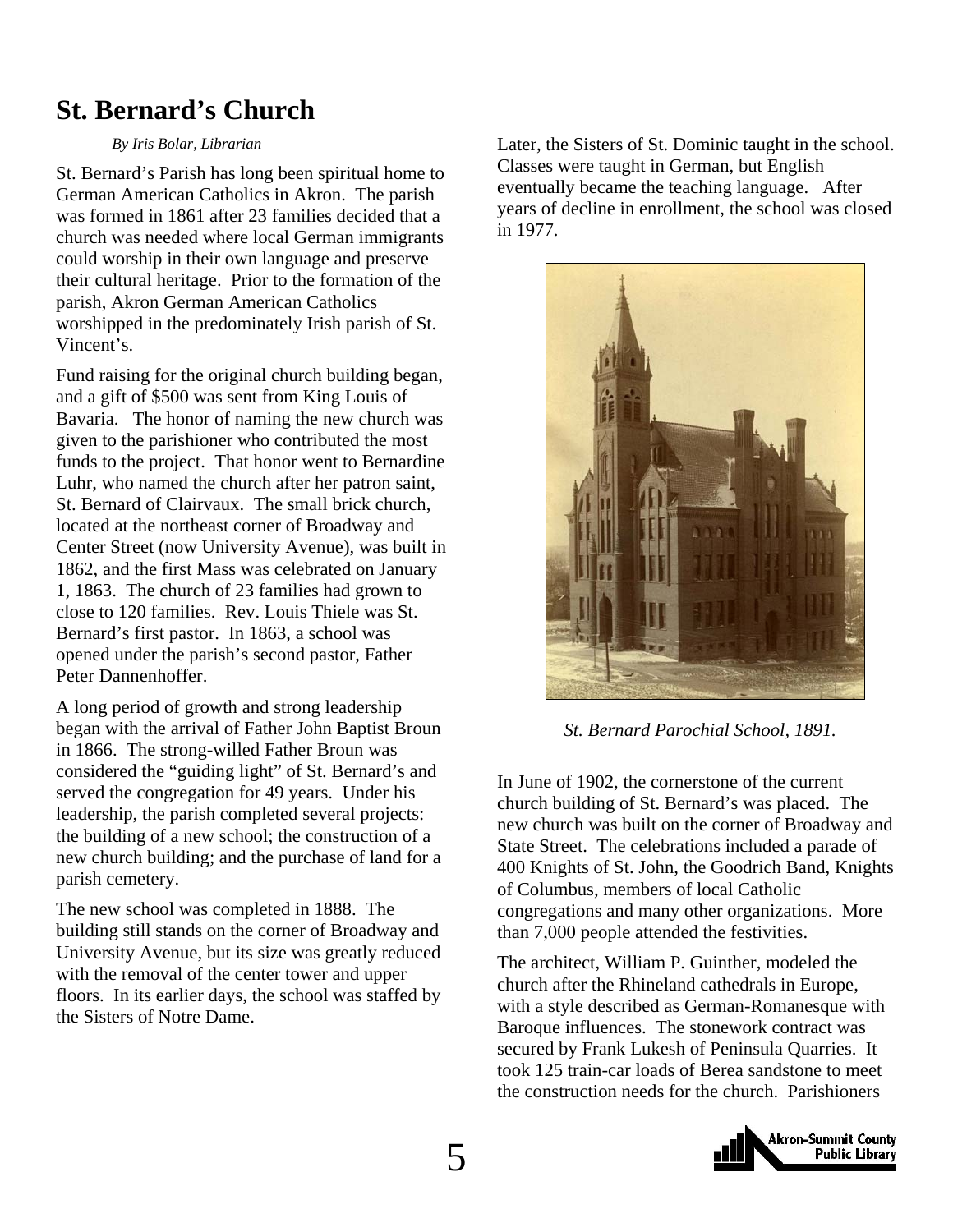donated 4,500 square feet of stained glass windows from Germany and statues from Italy. Murals and ornamental columns adorn the interior. Parish youth donated funds for the altar. The twin towers of the church continue to make it a landmark recognized by Akronites traveling downtown. Originally, the basement contained a chapel that held 850 people; today, that space is the church's social hall.



*Saint Bernard's Church on Broadway.* 

When the \$160,000 church was completed and consecrated in 1905, the parish had paid in full for its construction. The old church at Broadway and Center Street was bought by the congregation of St. John the Baptist in 1908.

Another project completed under the direction of Father Broun was the purchase of land on Maple Street for parish burials. St. Bernard Cemetery is adjacent to Glendale Cemetery.

In 1915, Father Joseph Paulus became the pastor upon the death of Father Broun. He was followed in 1922 by the appointment of Father Ferdinand Schreiber. Father Schreider led the parish for 31 years.

In the early post-WWII years, the population of the parish had declined from some 1,000 families to as low as 300 in 1949. The 1949 arrival of Father Edward Wolf as the new pastor brought a new push rejuvenate the parish. The church and school were renovated, and a new convent was built. The schedule of the church services was redesigned to make participation more convenient to downtown workers and visitors. Father Wolf brought over 800 post-war, displaced Germans to Akron through the International Relief Organization, assisting them in building a life here. In 1950, St. Bernard's became a territorial parish, going beyond its service to Akron's German American community. The parish population reached 5,400 people in 1962. Even with these efforts, the parish population fell victim to the movement of Akronites to the suburbs.

Msgr. Wolf retired in 1974. He was succeeded by Akron native Father John J. Mueller. Then in 1982, Father Paul E. Schindler became pastor. With the increase of Hispanics in Akron and his experience in the missions of El Salvador, Father Schindler saw that St. Bernard's could continue to evolve as a church for all people. In 2005, a shrine for Our Lady of Guadalupe, patron saint of the Americas, was donated to the church by parishioner Elias Guidino. Celebrations included a mariachi band, Latin food and dancing. Mass in Spanish is among the church's service schedule.

St. Bernard's location in downtown Akron places it in a unique position to also serve the spiritual needs of the increasing student population of the University of Akron and the more immediate needs of homeless of the downtown area. Hot meals, clothing collection drives and other outreach programs are some of its services to the community. In addition, the church has opened its doors as a location to hear choral music and gain inspiration during the First

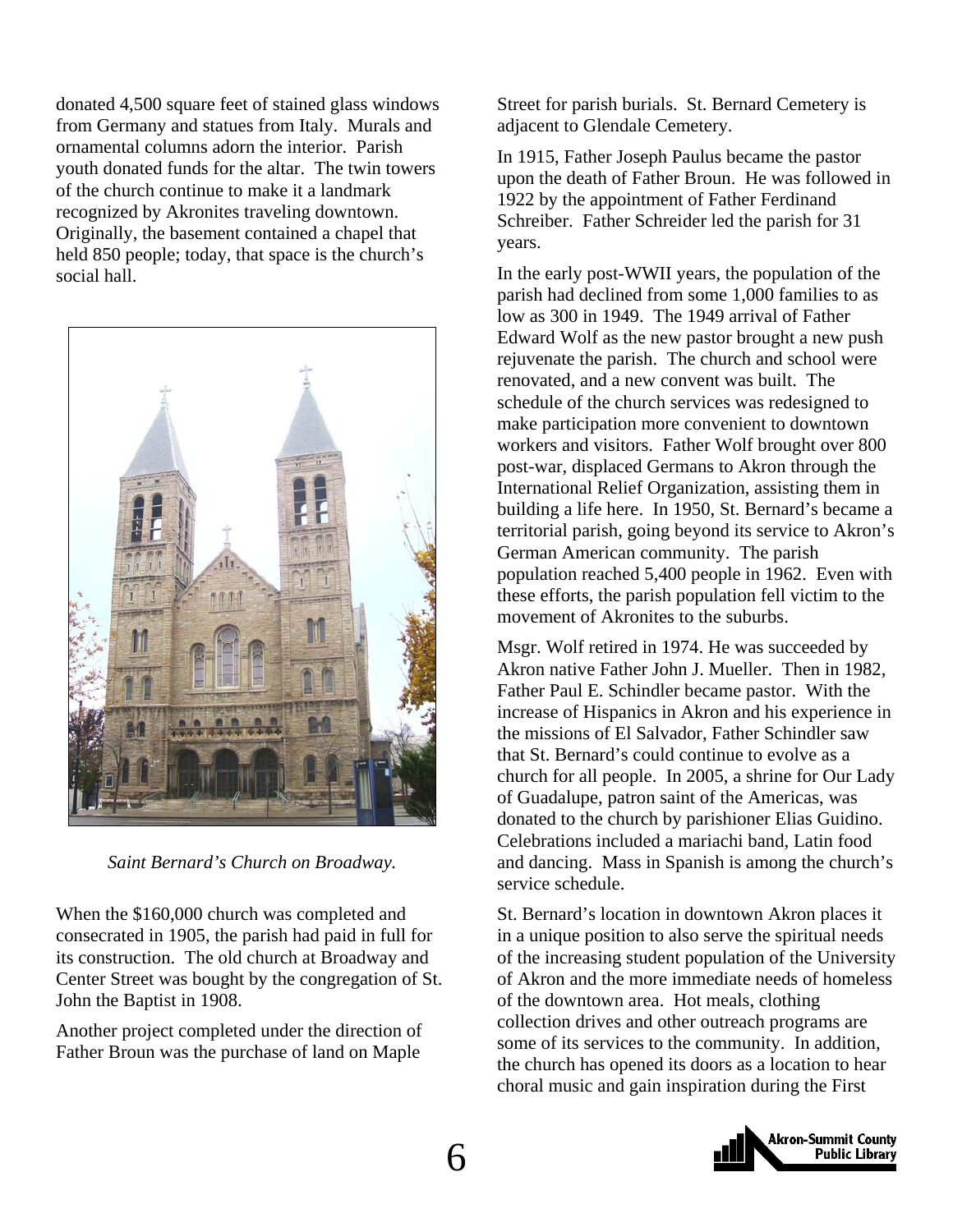<span id="page-6-0"></span>Night festivities in downtown Akron on New Year's Eve.

The parish of St. Bernard's celebrated its  $125<sup>th</sup>$ anniversary in 1986. In 1989, St. Bernard's was listed on the National Register of Historic Places. Renovations and repairs to the historic church were made in the 1990s at the cost of \$1 million dollars.

Through the years, the church has adapted to the changing needs and cultures of Akron residents. St. Bernard's remains an important spiritual institution in Akron and continues to open its doors to all.

If you would like to read more about the history of the St. Bernard's Church and Parish, the book *St. Bernard's Parish: to the Greater Glory of God: Akron, Ohio, 1861-1979* will provide additional information. Tours of the church can also be arranged.

Although the church's records are not open to the public for genealogical research, the Summit County Chapter of the Ohio Genealogical Society compiled the book *St. Bernard's Catholic Church, Akron, Ohio: Cemetery Inscriptions and Funeral Records* to aid local researchers. Both of these books are available in the Special Collections Division. For general information on researching Catholic Church records, the September/October 2007 issue of the magazine *Family Chronicle* contains a helpful article for genealogists.

### **A Late Night Success**

Special Collections held its third annual after-hours study session, Late Night at the Library, on Friday, September 28 for about 80 attendees. We are grateful for the participation of our co-sponors, the Summit County Chapter of OGS. Many attendees had been to Late Night before, but there were also several newcomers and beginning family historians. Lots of new discoveries were made and we were pleased with the great turnout. We are looking forward to seeing everyone at Late Night at the Library 2008!

### **Summit County's WWII War Brides**

#### *By Cheri Goldner, Librarian*

As you may have read in previous issues of *Past Pursuits*, Summit County has welcomed a number of different groups throughout its history. Included among these are Italian, German and Irish immigrants, as well as African Americans, West Virginians and Connecticut Yankees who migrated here from elsewhere in the United States. The heartiest of these welcomes, however, may have been for a more recent group of arrivals—the war brides of World War II.

Two pieces of legislation allowed for this particular wave of immigration. Congress passed the first of these on December 28, 1945. Commonly known as the "War Brides Act," it allowed for the admission of alien spouses and minor children of members of the armed forces. Six months later, on June 29, 1946, Congress passed the GI Fiancées Act, which granted those engaged to be married to members of the armed forces temporary admission for three months, conditional upon their immediate marriage.

Within months, a military movement dubbed "Operation War Bride" began bringing GI brides to U.S. shores. On February 4, 1946, 456 British war brides and 170 children arrived in New York on the Army transport *Argentina*. Days later, the luxury liner *Queen Mary* brought more than 2,300 wives and children to New York, where brides' trains were waiting to carry some of them to their new homes in the Midwest and far west. Still more arrived aboard a Liberty ship in Philadelphia a few days after that. In all, it is estimated that nearly one million foreign spouses of U.S. service personnel came to the United States during and after World War II.

The journey to their new homeland was not always pleasant, with many experiencing seasickness, but it also had its benefits. An English war bride arriving in Akron on February 5, 1946 explained that she, like many of the women on board, ate too much during the voyage to the United States. "You see

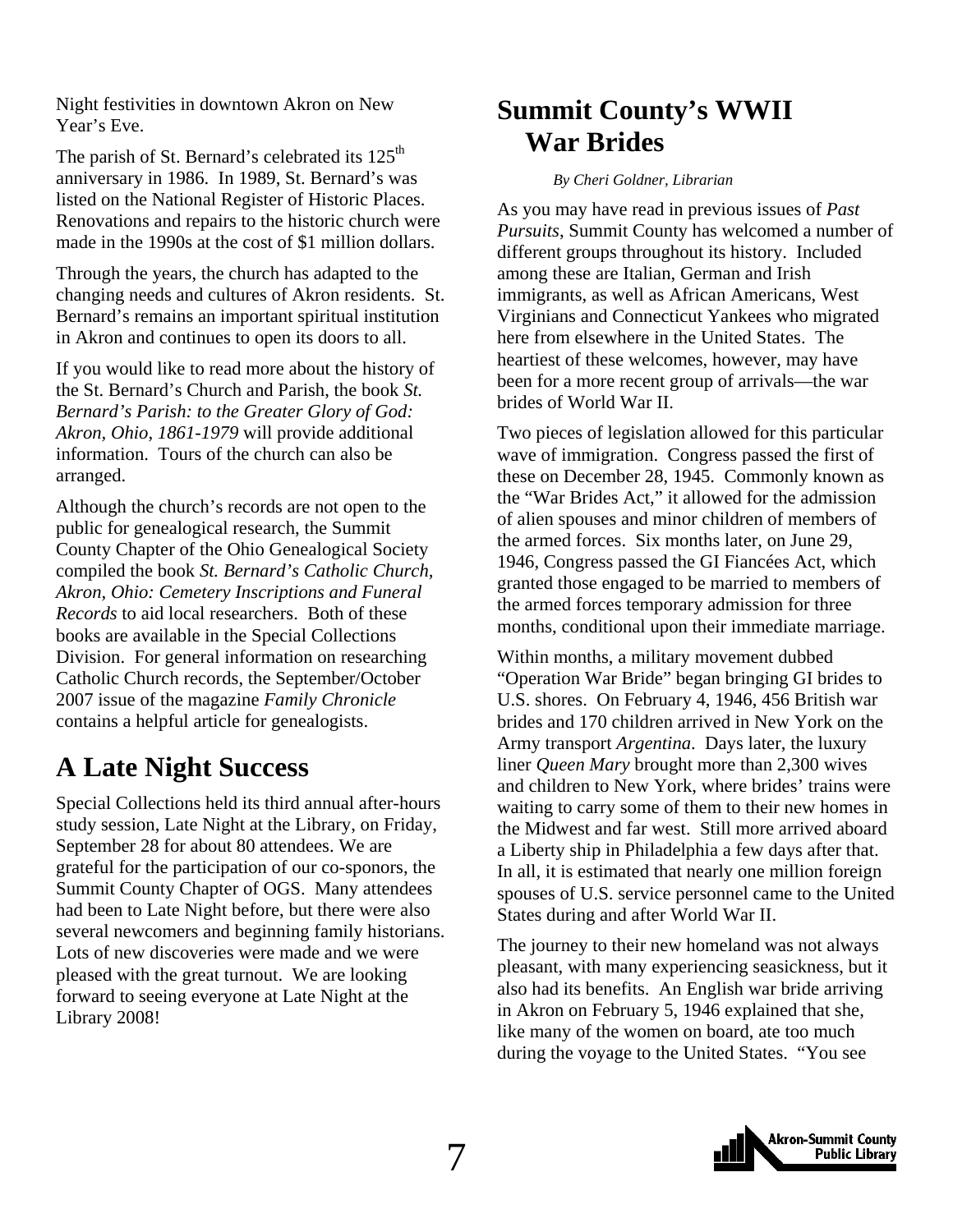we've been living on toast and jam and tea for days over there. Every time I see something we haven't had, I feel like grabbing it. I am still waiting to eat my first banana. But the apples on shipboard were wonderful."



*The Argentina of 1946* 

Other brides recall overindulgences of a different sort. In a recent book by Catherine Dyson entitled *Swing By Sailor: True Stories from the War Brides of HMS Victorious*, one Australian war bride traveling with her English husband remembers that finding a "nookie hole" was difficult on board because every spot was already occupied. "Our secret spot was in one of the gun turrets," she explains, "Being a gunner, Eddie knew."

Some of those war brides arriving in New York on the *Argentina* and *Queen Mary* and in Philadelphia on the Liberty ship were bound for Summit County, and the *Akron Beacon Journal* is full of stories about and photographs of them and their families. So enthusiastic was the community's welcome for these new residents, the *Beacon* hosted a "War Brides' Dream Day" on Wednesday, February 20, 1946. Many local businesses and organizations contributed goods and services, all with the goal of treating the area's war brides like "queens for a day."

On Dream Day, drivers picked up those women with young children around 9 a.m. A police escort, complete with "screaming sirens and all," accompanied them to the Mayflower Hotel for the first activity of the day, a baby show and contest. One of the judges, vice-president of Seiberling Rubber Co, C. W. Seiberling, presented each baby with a pair of rubber pants. Following the contest, the babies were taken back home and the women returned to the Mayflower for a luncheon in their honor. The lunch included a broadcast by WAKR, a welcome and presentation of the keys to the city by Mayor Charles Slusser, and the presentation of numerous gifts from local merchants.

After the luncheon, the women went on an automobile tour of the city and were then taken to the YWCA, where the International Institute hosted a reception in their honor. The women then met up with their husbands at the Fairlawn County Club for an event sponsored by the Junior League. Drivers next took the women for "a real American treat," hamburgers at Swenson's Drive-in stand at West Market and West Exchange Streets.

Next, the couples were dropped off at home to ready themselves for a dinner dance to be held at the Mayflower Hotel. The most heartfelt moment of evening event came when WAKR broadcast an interview with each woman, making recordings of the interviews so that the could be sent home to family. Again, the brides were treated to gifts donated by local merchants, including the chance to apply for one of three house lots in Akron donated by veteran realtor W.A. Johnston, the man responsible for laying out the city of Barberton. The nearly thirty brides who participated in the event hailed from England, Scotland, Wales, Australia, France, Morocco, Iran, Iceland, and New Zealand.

While it is doubtless one of the most carefully planned and widely publicized gatherings of war brides in Summit County, War Brides' Dream Day was just one of many gatherings. Brides from several countries formed clubs that met on a regular basis, giving them the opportunity to connect with other women who had left their homeland to pursue new loves and lives in the United States.

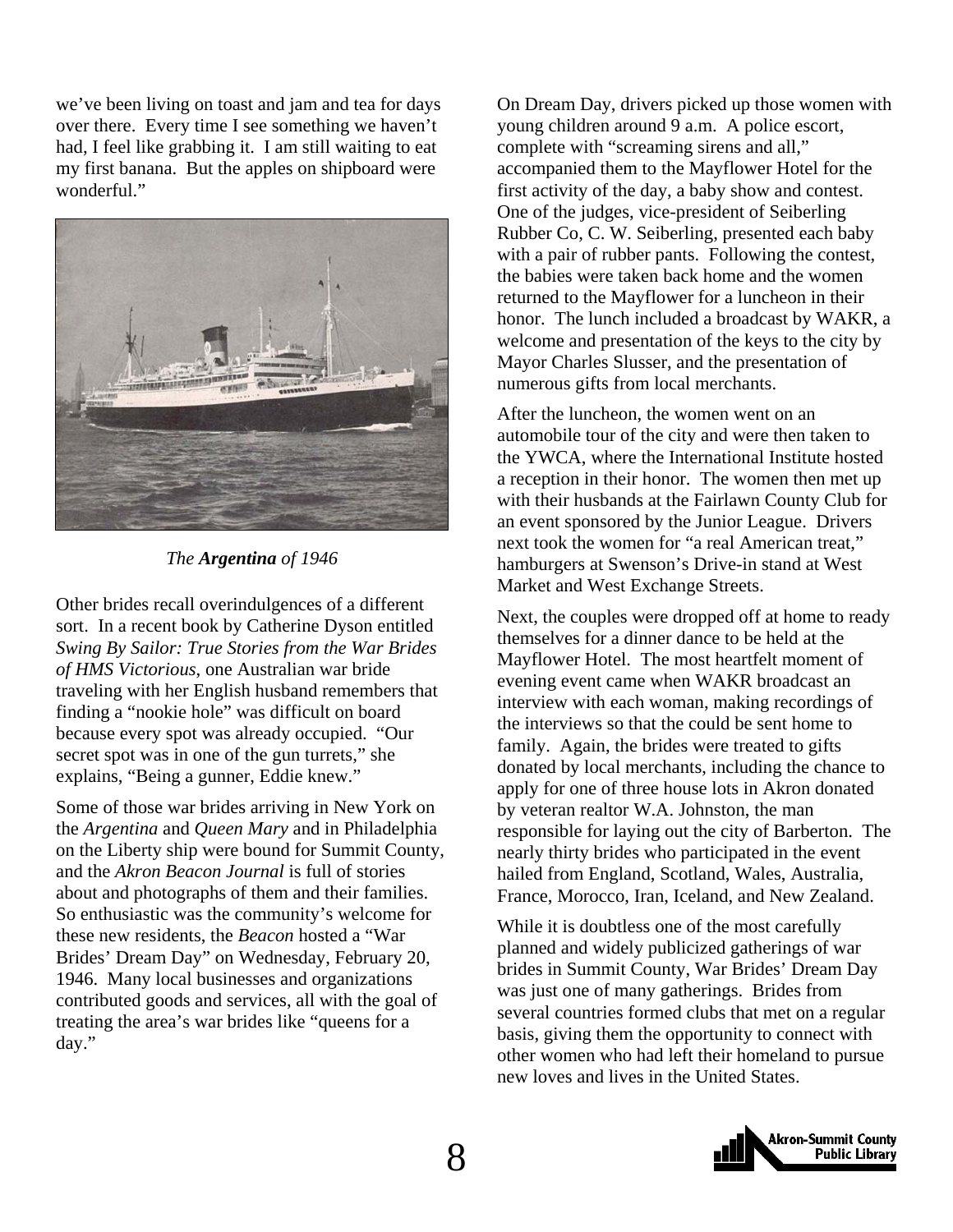<span id="page-8-0"></span>The Australian war brides were the first foreign war brides to come to Summit County, having arrived more than two years before the wave that came as a result of the War Brides Act. They formed their own club and met weekly for several years. A *Beacon* article on February 3, 1946 included a photograph of seven of the club's members at one of their meetings.

While the Australian club had disbanded by the time the *Beacon* published a Dream Day follow-up on November 6, 1948, an English brides' club was still active and holding meetings at the YWCA. An article later that month, appearing on November 27, featured another group of war brides, those from Japan. While the article focused on two particular Japanese war brides, another from March 29, 1961 reported that the local Asiatic Wives Club boasted 85 members. Most of the club members were Japanese, but there were also two Chinese and one Okinawan. On February 15, 1949, the *Beacon* reported the forming of a new German war brides club in the Ravenna area.

The local World War II war brides clubs may be a thing of the past and the population of these war brides diminishing. Thanks to the enthusiastic coverage by the *Akron Beacon Journal* and other newspapers across the county, the publication of several books on the subject, and the efforts of the World War II War Brides Association, their stories will live on and will likely be joined soon by those of a new generation of war brides.



*Advertisement appearing in the Akron Daily* investigative tools. *Democrat on May 22, 1902* 

### *New York Times* **Historical Newspapers Database**

#### *Mary Plazo, Librarian*

The Akron-Summit County Public Library recently acquired a subscription to the historical newspapers database of the *New York Times*. This database can provide a wealth of information, not only for genealogical research but for any historical research. When you visit our site [www.akronlibrary.org,](http://www.akronlibrary.org/) click on the link to Databases and Websites. You will see an alphabetical list of all of the research databases available, including *ProQuest Historical Newspapers : The New York Times (1851-2004)*.

After clicking on the link, you have options for basic and advanced searching. A Basic search requires only a keyword and a date range. The Advanced search allows you to combine terms and specify where each term should appear in the article, such as document text, dateline or author. This search also requires a date range. Available from both pages are links for Search Tips and More Search Options.

On the Publications tab, you can search the earliest edition of the newspaper, which was called the *New York Daily Tim*es from 1851-1857, or the current edition, that we now know as the *New York Times* from 1857 to the present. On the last tab, My Research, is a list of your stored searches. You can also mark the documents that you find useful (only a maximum of 50) and list them all on the My Research tab.

You also have the option to search several nonhistorical major national newspapers. This database houses modern issues from the 1980s forward. The exact dates included depend upon the publication being searched. Unfortunately, you cannot search both the historical newspaper database and the non historical database at the same time. You will see this disclaimer when you choose to search in the databases.

Whether checking the newspaper for family research or maybe some other significant event in history, it is definitely worth using this database as one of your

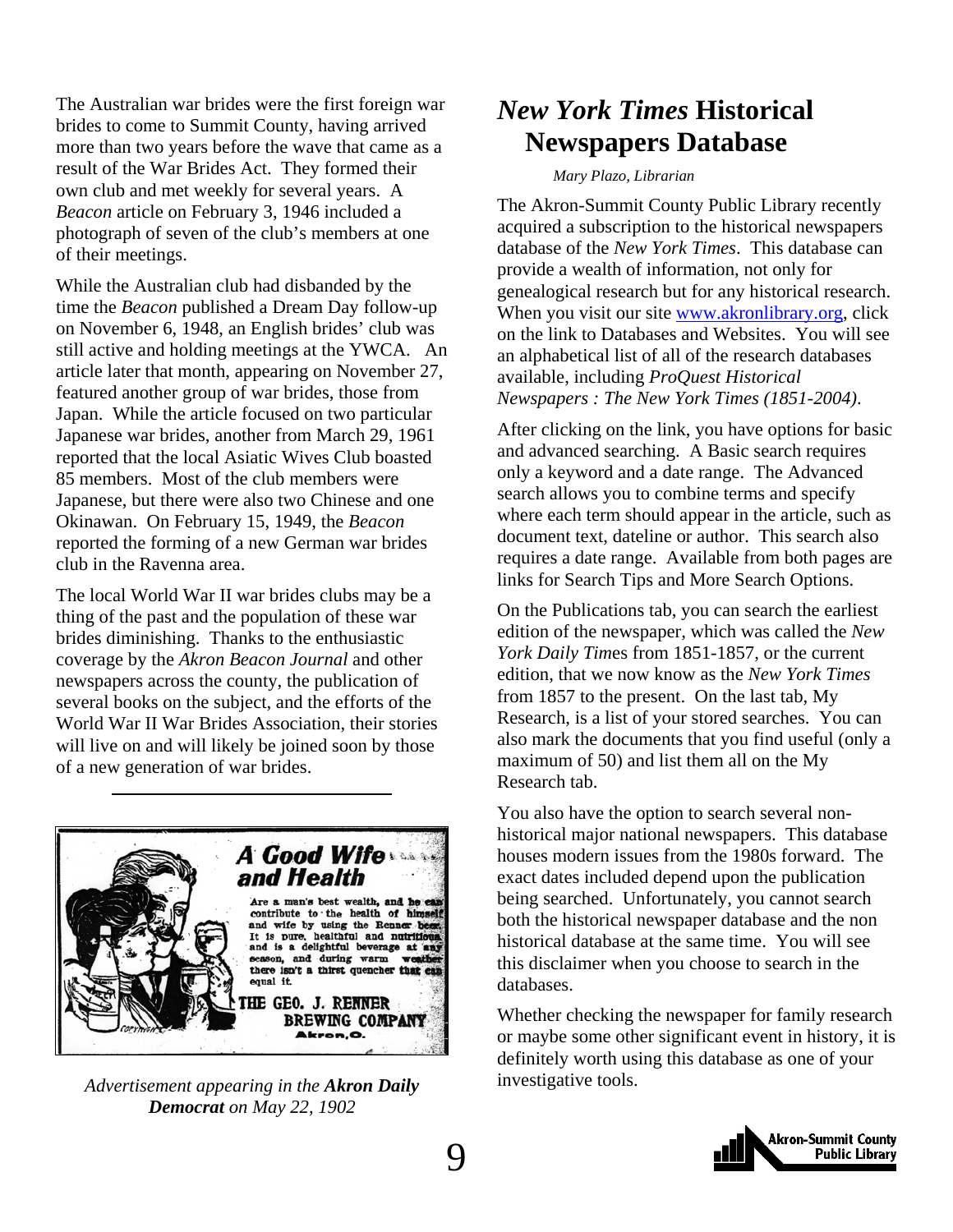### <span id="page-9-0"></span>**On Line Records Update**

The City of Hudson has published information to their Web site for five cemeteries within their limits. Visit

[http://www.hudson.oh.us/departments/cemeteries/in](http://www.hudson.oh.us/departments/cemeteries/index.asp) [dex.asp](http://www.hudson.oh.us/departments/cemeteries/index.asp) to read brief histories of the cemeteries and to search a database of the burials. From the link above, select the NEW Genealogy Search page. Markillie Cemetery, St. Mary's Cemetery, Olde Hudson Township Burying Ground, Draper Cemetery, and O'Brien Cemetery are included.

Early versions of the *Akron Beacon Journa*l (*Summit County Beacon*) are now available online. Visit<http://www.ohio.com/archives> to search the *Akron Beacon Journal* from 1877-1889 for free. Although the search is free, there is a charge to download the article. Subscriptions range from \$9.95 for one day to a monthly charge of \$19.95.

Search millions of original documents online through Footnote. Visit<http://www.footnote.com/> to search the *Pennsylvania Archives*, New York naturalization records and much more. Many publications are free to search, save, and annotate but several are available only to premium members who pay \$59.95 per year.

### **Cleveland Restoration Society Extends Services to Akron**

Homeowners in Akron's West Hill and Highland Square neighborhoods can now benefit from the Heritage Home Program of the Cleveland Restoration Society & Preservation Resource Center of Northeast Ohio. This collaboration with the City of Akron, KeyBank, and the Ohio Housing Finance Agency provides technical advice and lowinterest financing for the maintenance and repair of older homes. In July, the Cleveland Restoration Society opened a Summit County regional office in the old No. 3 Fire Station at 60 South Maple Street. For more information visit their Web site: <http://www.clevelandrestoration.org/summit.htm>or contact Sara Hobbs, 330.814.3400.

### **Summit Memory (continued)**

Summit Memory is also a partner in [Ohio's Heritage](http://www.ohiosheritagenortheast.org/)  [Northeast](http://www.ohiosheritagenortheast.org/), which brings together, in one searchable database, digital collections from libraries, universities and other historical organizations throughout Northeastern Ohio.

The Summit Memory Project is funded by a grant from the Robert W. Little Foundation. Mr. Little (1917-2000) served as a librarian at the Akron-Summit County Public Library for nearly 30 years. Before coming to the Library, he worked at the B.F. Goodrich Company and attended the University of Akron, where he received a degree in history. This World War II veteran enjoyed local history and collected many books, artifacts and documents about Summit County. It is through his generosity that these historic items are available to the public.

For more information about the Summit Memory Project or for details about how to participate, please contact Project Manager Joanne O'Dell in the Special Collections Division at [jodell@akronlibrary.org](mailto:jodell@akronlibrary.org) or 330.643.9064.

### **On Exhibit: Lighter Than Air**

#### **Third Floor, Special Collections**

2007 marks the  $55<sup>th</sup>$  anniversary the Akron-based Lighter-Than-Air Society (LTAS). Founded in 1952, LTAS is devoted to "*the study of the history, science, and techniques of all forms of buoyant flight."* The organization maintains a large collection of artifacts at their headquarters at Canal Place, as well as a collection of archival materials at the University of Akron. Their collection of more than 1,200 books on every aspect of lighter-than-air is housed in the Special Collections Division. During the months of November through January, a selection of these fascinating items will be on view in the third floor Special Collections exhibit case. For more information about the Lighter-Than-Air Society, including a calendar of events, historical photographs, and membership information, visit their Web site: [www.blimpinfo.com](http://www.blimpinfo.com/)

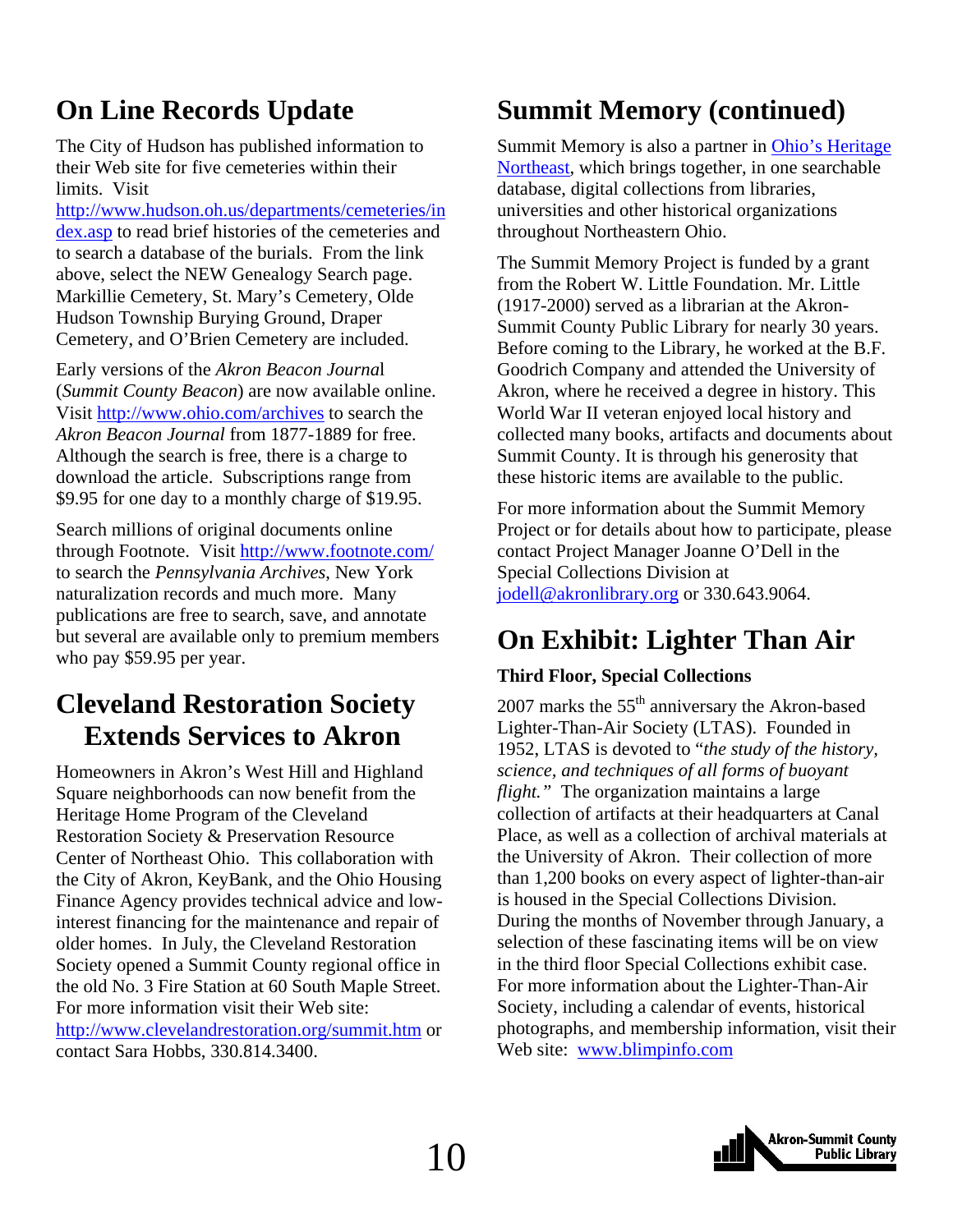### <span id="page-10-0"></span>**Holidayfest 2007 at Lock 3**

Since December of 2004, Akron has had the opportunity to embrace the holiday spirit and host Holidayfest at Lock 3 Park in downtown. Another tradition has been to bring in a very talented group of artisans from our sister city, Chemnitz, Germany, to show off their craftsmanship and culinary talents. This little piece of Germany brought to Akron is known as the Chriskindl market. The holiday market is similar to ones that are held in many towns all over Germany and is a real treat for the season's shoppers.

Holidayfest begins Friday November 23rd and runs through New Year 's Eve, December 31<sup>st.</sup> This special holiday celebration draws thousands of visitors every year. Once again, you'll be able to enjoy the holiday lighting spectacular show, the "Welcome Santa" holiday parade, and ice skating at the rink at Lock 3. Don't forget to join us in welcoming the new year through Akron's First Night. For more information, visit <http://www.holidayfest.org/>.

### **New! Internet Genealogy Class**

As most genealogists know, not everything is on the Internet, but more and more sources are appearing every day. We are offering a new class, *An Introduction to Internet Genealogy*, to our winter and spring lineup of classes to help the beginner navigate the basic online genealogy resources and to draw attention to a few of the lesser-known sites. Topics covered include our subscription databases, such as *Ancestry Library Edition* and *Heritage Quest*; free Web sites; local sites of interest, and criteria for evaluating web resources. Classes run about two hours, and each class covers the same information. Classes meet in Computer Lab 2 on the first floor in Main Library on:

Tuesday, January 15, 6:30-8:30 pm Saturday, February 9, 10 am-12 pm Tuesday, March 4, 6:30- 8:30 pm Saturday, March 22, 10 am-12 pm For more information on upcoming sessions or to sign up, please call 330.643.9030.

### **Local History Events**

#### **Home for the Holidays**

Summit County Historical Society

*Wednesdays-Saturdays until December22, 1-4 pm*  Every room of the Perkins Stone Mansion and Wash House will be transformed for the holidays by local professionals of historic and contemporary interior design. Tickets are \$7 for adults at the door. For more information, please see 330.535.1120.

#### **Deck the Hall**

Stan Hywet Hall & Gardens *December 14-23, 6:30-8:30 pm* 

*December 26-30, 6:30-8:30 pm* 

An annual holiday celebration, this year's theme is *Babes In Toyland*—select rooms of the historic Tudor Revival mansion will be decorated to reflect this theme. The estate's grounds and gardens will offer a winter wonderland of lights. There will be a giant poinsettia tree and holiday model train on display in the Corbin Conservatory. The Carriage House Museum Store will be open with specially selected gift items, and the Café will serve hot chocolate, cookies, and other holiday fare. For more information, please call 330.836.5533.

#### **Historic Holiday Trolley Tours**

Lock 3 Live

*Saturday, December 1-29, 11 am* 

Enjoy a 50-minute tour of historical downtown Akron aboard the Holidayfest Trolley. Tickets are available for \$1 per person at the Lock 3 Information Desk. The trolley departs from the Lock 3 trolley stop on Main Street. For more information, please call 330.375.2871.

#### **Old German Christmas**

Western Reserve Historical Society *Saturday, December 15, Noon-5 pm*  Come enjoy authentic German food, music, and more at the Loghurst Farm Museum in Canfield. Presented in cooperation with Maennerchor of Youngstown, Ohio. Regular Loghurst admission applies (\$5 for adults, \$4 for students and seniors, free to WRHS Members and children 5 years and younger.). For more information, please call 330.533.4330.

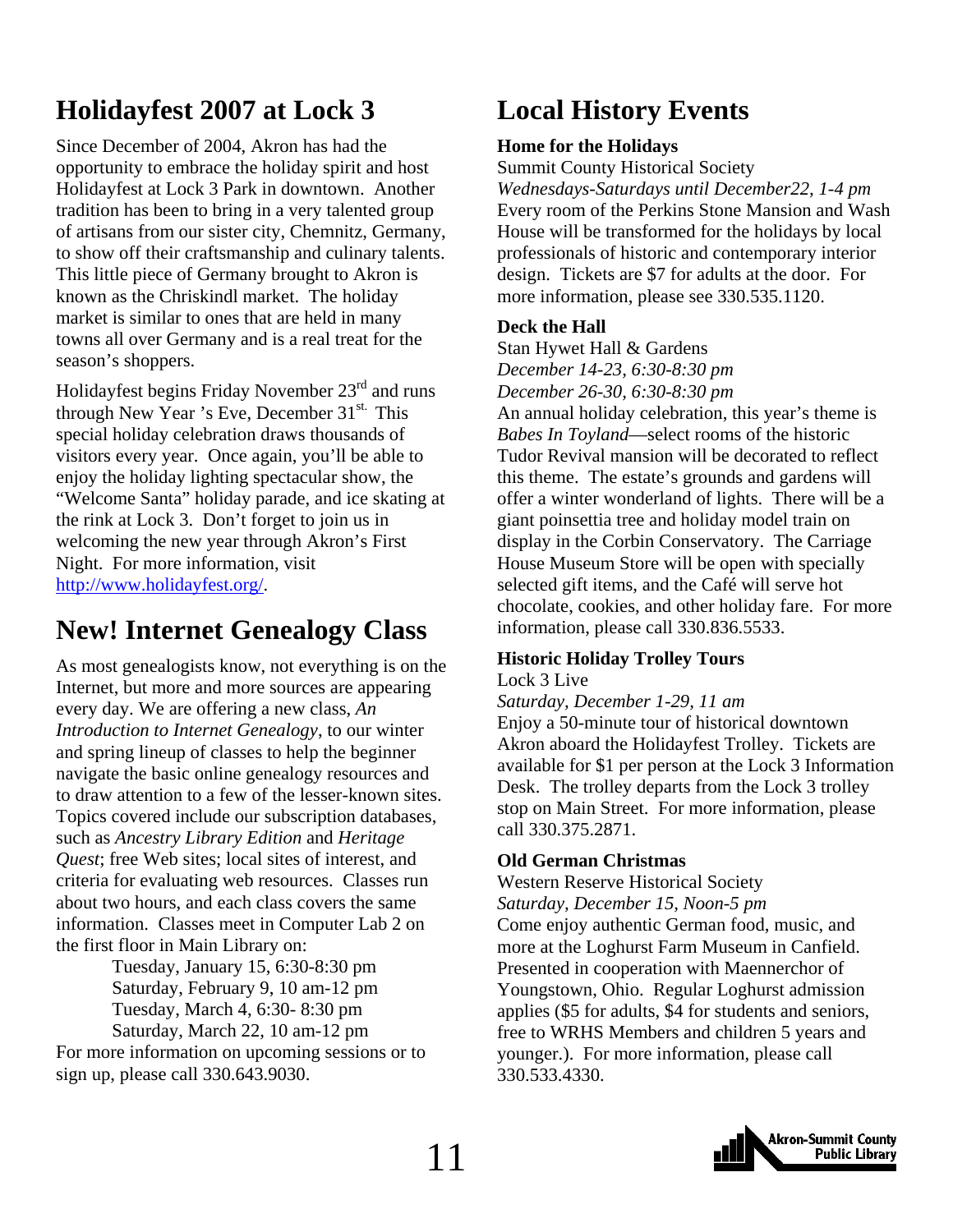#### <span id="page-11-0"></span>*Early Akron's Industrial Valley* **Book Signing**

#### Cascade Locks Park Association

*Saturday, December 15, 12-3 pm*  This is a great opportunity to have a winter walk along the canal, then stop in and find a great gift for the canal, towpath or local history buff in your life. Get the recently released book on the history of the Cascade Locks and meet author Jack Gieck. For more information, please call 330.374.5625.

#### **Holiday Lantern Tours**

#### Western Reserve Historical Society *December 20, 21, 22*

Hale Farm & Village's favorite holiday event returns with a leisurely candlelight tour around the Village of Wheatfield back in time to the year 1862. Guests visit the homes around the village green and gain insight into holiday celebrations during the Civil War era. Reservations are required. Please call 330.666.3711 for more information.

#### **Sas'y Solstice Celebration**

#### Scottish American Society *Friday, December 28, 6 pm*

Join us at Lions Lodge in Cuyahoga Falls. Dreama Powell will play the Celtic Harp during the Silent Auction, followed by the Pipers Call to Dine at 6:45 and the Haggis Presentation. The buffet dinner begins at 7 pm with diners contributing a covered dish item. Brian McElhiney will play the pipes, Bill Kennedy will be our emcee and will perform "Ode to the Haggis." The Tigh na Creige Dancers will perform. Cost is \$3 per person and reservations are required. For more information, please call 330.882.0342.

#### **At War for the Holidays**

Western Reserve Historical Society *Saturday, December 29, 1-4 pm*  Dr. Ed Pershey will introduce the oral history aspects of the *WWII: Up Close & Personal* exhibit, highlighting some of the holiday memories present in the exhibit. He will lead a discussion about wartime holiday traditions, and visitors are welcome to share their holiday reminiscences. For more information, please call 216.721.5722.

### **Genealogy Events**

#### **Introduction to Internet Genealogy**

#### Special Collections

*Tuesday, January 15, 6:30-8:30 pm* 

Lean about genealogy databases that are available through the library, as well as how to find and evaluate many popular free Internet genealogy Web sites. As the emphasis will be on using electronic resources, basic computer skills are recommended. This workshop meets in Computer Lab 2 on the first floor of the Main Library. For more information or to sign up, contact Special Collections at 330.643.9030 or [speccollections@akronibrary.org.](mailto:speccollections@akronibrary.org)

#### **Genealogy Swap Meet**

Summit County OGS

*Saturday, January 19, 1-3 pm*  Join us at the Main Akron-Summit County Public Library to swap anything related to genealogy.

Bring magazines, books, maps, CDs, newsletters, etc. Who knows what treasures will be exchanged? A question and answer session will follow.

#### **Introduction to Internet Genealogy**

Special Collections

*Saturday, February 9, 10 am-12 pm* 

Lean about genealogy databases that are available through the library, as well as how to find and evaluate many popular free Internet genealogy Web sites. As the emphasis will be on using electronic resources, basic computer skills are recommended. This workshop meets in Computer Lab 2 on the first floor of the Main Library. For more information or to sign up, contact Special Collections at 330.643.9030 or [speccollections@akronibrary.org.](mailto:speccollections@akronibrary.org)

#### **Researching Underground Railroad Ancestors**

Hudson Genealogical Study Group *Saturday, February 9, 9:30 am*  Join us to discuss how to research your ancestors who participated in the Underground Railroad. Led by Carey Steele, the meeting is held in the Flood Family meeting room of the Hudson Library & Historical Society. For more information, please call 330.643.6658.

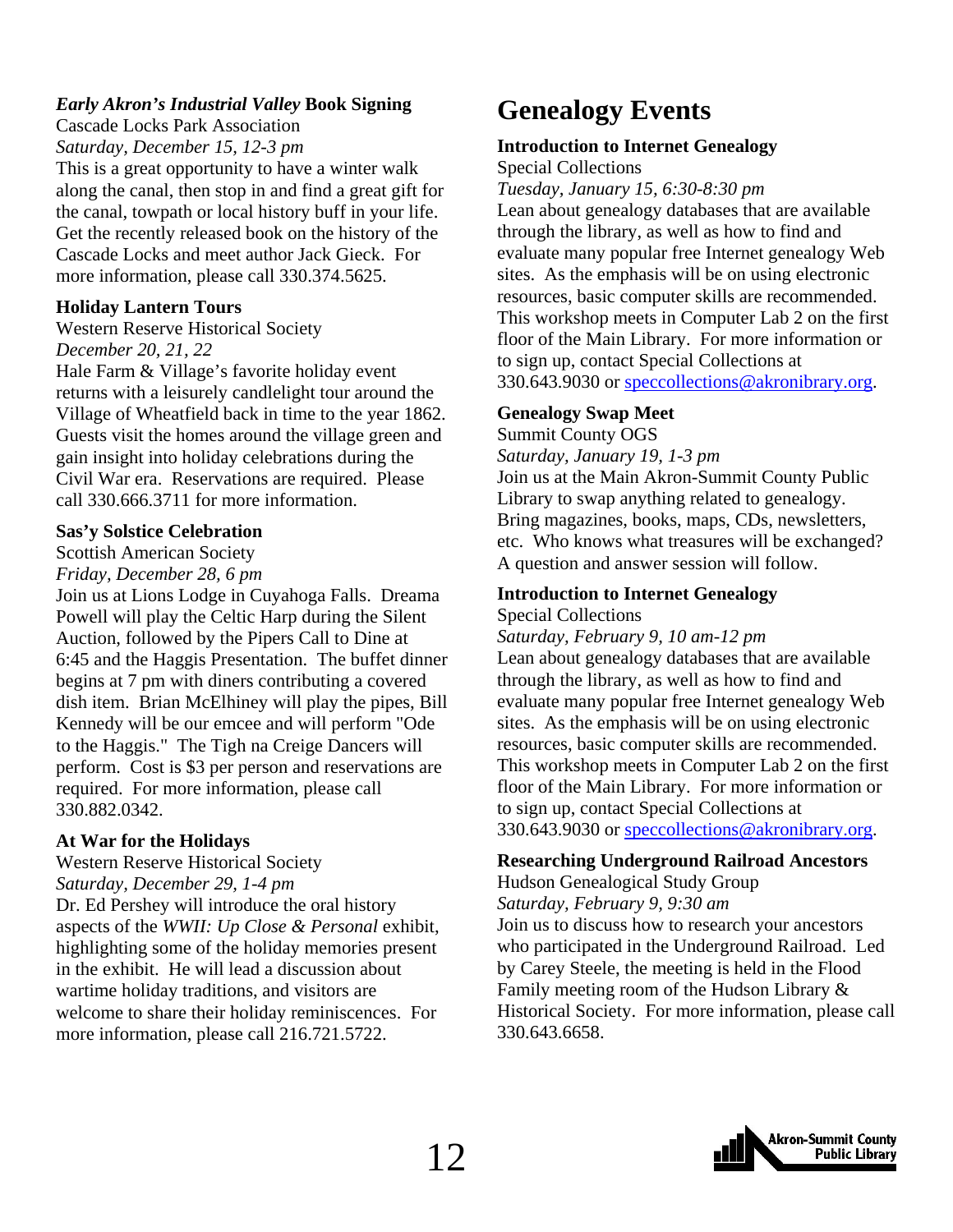#### <span id="page-12-0"></span>**Genealogy Lock-In**

Hudson Library & Historical Society Hudson Genealogical Study Group *Friday, February 15, 5:30 pm-Midnight*  Join us for an evening of Genealogy Research after hours at the Hudson Library & Historical Society. Hosted by Gwen Mayer. For more information, please call 330.653.6658.

#### **Civil War Families of Summit County, Ohio**  Summit County OGS

#### *Saturday, February 16, 1-3 pm*

The chapter's new Civil War Heritage Society will be highlighted at this meeting. This workshop will focus on researching and proving your Summit County ancestor's Civil War service and is led by Michael Elliott of the Special Collections Division. The meeting is held at the Akron-Summit County Main Library. For more information, please contact [summitogs@yahoo.com.](mailto:summitogs@yahoo.com)

#### **Introduction to Internet Genealogy**

Special Collections

*Tuesday, March 4, 6:30-8:30 pm* 

Lean about genealogy databases that are available through the library, as well as how to find and evaluate many popular free Internet genealogy Web sites. As the emphasis will be on using electronic resources, basic computer skills are recommended. This workshop meets in Computer Lab 2 on the first floor of the Main Library. For more information or to sign up, contact Special Collections at 330.643.9030 or [speccollections@akronibrary.org](mailto:speccollections@akronibrary.org).

#### **Exploring & Evaluating Genealogy Software**  Summit County OGS

#### *Saturday, March 16, 1-3 pm*

Have you wondered which genealogy computer program to purchase? Have we got a meeting for you. After a comparison of several programs, we will break up into small groups to look at aspects of the program. The meeting is held at the Akron-Summit County Main Library. For more information, please contact [summitogs@yahoo.com.](mailto:summitogs@yahoo.com)

### **We would like to thank the following for their generous donations:**

Akron Oasis for video recordings and documents produced by Akron Oasis

Bicentennial Committee of Tallmadge, Ohio for copies of *Memories of Tallmadge: Recalling Our Past; Celebrating our Bicentennial*

Ima Gene Boyd for 1874 map of Springfield Township

Lindy Lutz Cash for Summit County veterans burial record files from the estates of her father, Robert Lutz and grandfather, Raymond Lutz

Cuyahoga Portage Chapter of the Daughters of the American Revolution for *American Treasure: the Enduring Spirit of the DAR*

Gary Felsinger for materials pertaining to Summit County's musical history

Rosemarie Foord for three East High School yearbooks

Jeanne Latham for copies of William Latham's research regarding St. Vincent's Cemetery

Medina County Genealogical Society for CD-ROM: *Tombstone Inscriptions from the Cemeteries of Medina County, 1983*

Progress Through Preservation for ten PTP House Tour booklets

Ted Shell for Induction Ceremony programs for the Summit County Boxing Hall of Fame

Summit County Chapter of the Ohio Genealogical Society for *Lest We Forget: Sixty + Unique Summit County, Ohio Cemeteries.*

Patricia Zonsius for St. Paul's Episcopal Church Sesquicentennial program and centennial history of the Men and Boys Choir

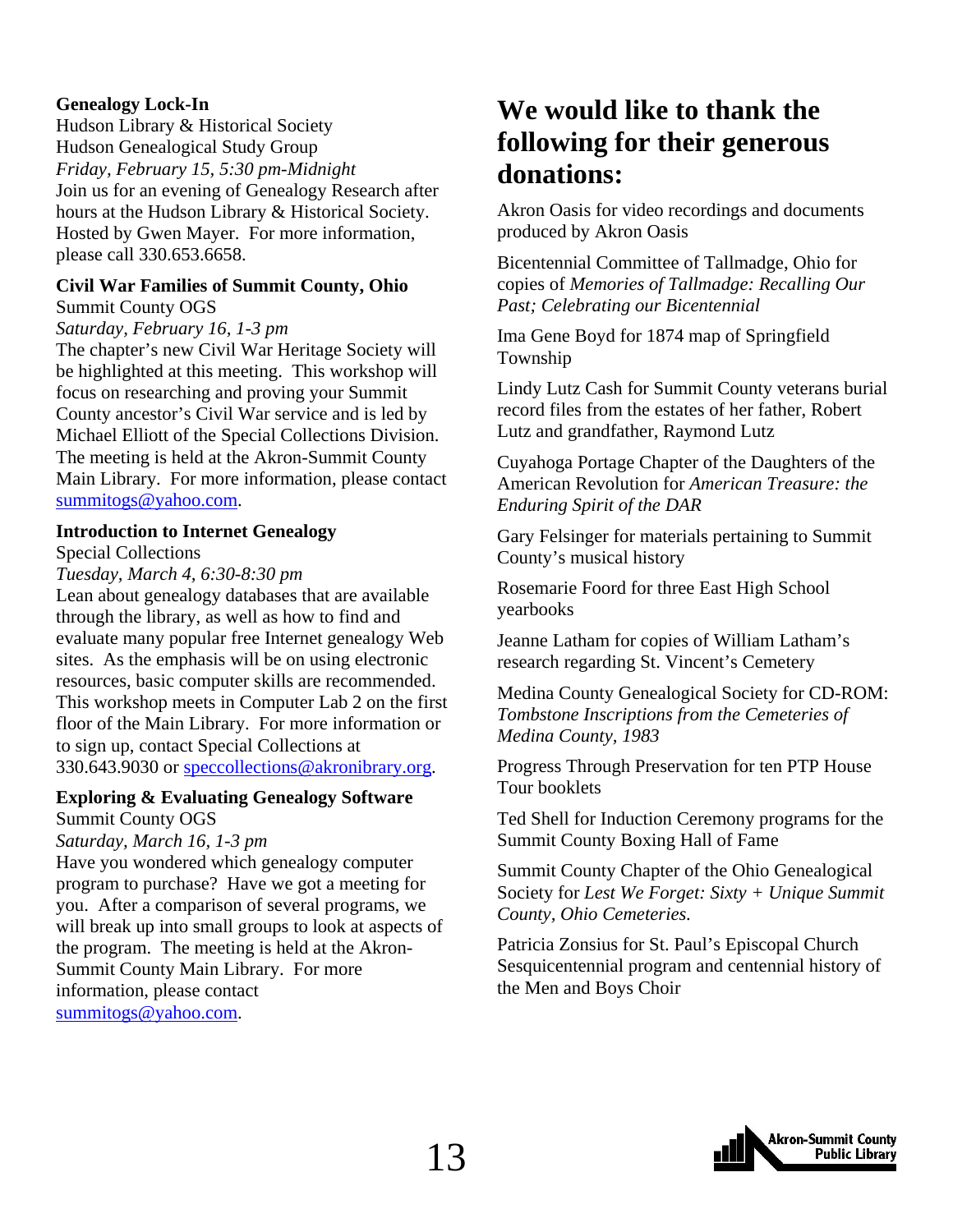### <span id="page-13-0"></span>**New to the Collection**

#### **Delaware**

- Delaware's genealogical abstracts from newspapers: Volume I: deaths from the Delaware Gazette, 1854-59, 61-64 (1860 not available)
- A history of the original settlements on the Delaware and a history of Wilmington
- Marriages from the Delaware Gazette, 1854-59, & 1861-1864

#### **Illinois**

Chicago & Cook County: a guide to research

#### **Kentucky**

Jessamine County, cemetery records, Volume 2: Family cemeteries, Locust Grove, Macedonia Church, Ebenezer Church, Keene

Lexington city cemetery, Fayette County, Lexington

Maple Grove Cemetery records, Nicholasville Versailles city cemetery, Woodford County Woodford County, colored marriages, 1866-1900 Woodford County, marriage index, 1722-1899 Woodford County, will book abstracts

#### **Maine**

The probate records of Lincoln County, 1760-1800 Records of the First and Second Churches of Berwick, Maine Vital records of Dixmont, Maine Vital records of Etna, Maine, prior to 1892 Vital records of Lisbon, Maine, prior to 1892

Vital records of Troy, Maine, prior to 1892

#### **Maryland**

Obstetrical casebooks of Dr. Ferdinand E. Chatard: an alternative genealogical resource for Baltimore City, Maryland, 1829-1833

#### **Massachusetts**

Essex County deeds, 1639-1678: abstracts of Volumes 1-4, copy books, Essex County A guide to Berkshire County, cemeteries A guide to cemeteries in Essex County Historical and genealogical atlas and guide to Barnstable County, (Cape Cod) Marriages in Savoy, Massachusetts to 1865

### **New Hampshire**

Journals of Enoch Hayes Place, 2 vols. New Hampshire families in 1790, vol. 1 Vital records, 1790-1829, from Dover, New Hampshire's first newspaper

#### **New Jersey**

A glance back in time: life in colonial New Jersey (1704-70) as depicted in news accounts

#### **New York**

Marriages in New Lebanon, performed by Rev. Silas Churchill, 1795-1821 and Ira Hand, Esq., Justice of the Peace, 1832-1852

New York state censuses & substitutes

Quaker crosscurrents: three hundred years of Friends in the New York yearly Meetings

#### **Ohio**

Lest we forget: Sixty-plus unique Summit County, cemeteries: their stories and existing records

Memories of Tallmadge: recalling our past, celebrating our Bicentennial (1807-2007)

Springfield Lake: the part, the waters and the township

Walks around Akron: rediscovering a city in transition

#### **Pennsylvania**

100 years at Warrington: York County, Quakers: marriages, removals, births and deaths Bethel United Presbyterian Cemetery: an

 alphabetical census with genealogical data: North Beaver Township, Lawrence County

Cemetery records of Cambria and Somerset counties

Indiana County rural directory, 1940-1941

Till death do us part: marriages from Indiana County newspapers, 1880 thru 1890

#### **Tennessee**

Davidson County, marriage index, 1731-1872

#### **Vermont**

Marriages in Pownal, Vermont to 1850

#### **Virginia**

A history of the First United Methodist Church of Lynchburg, 1828-1988, with genealogical index and descriptions of the church archives

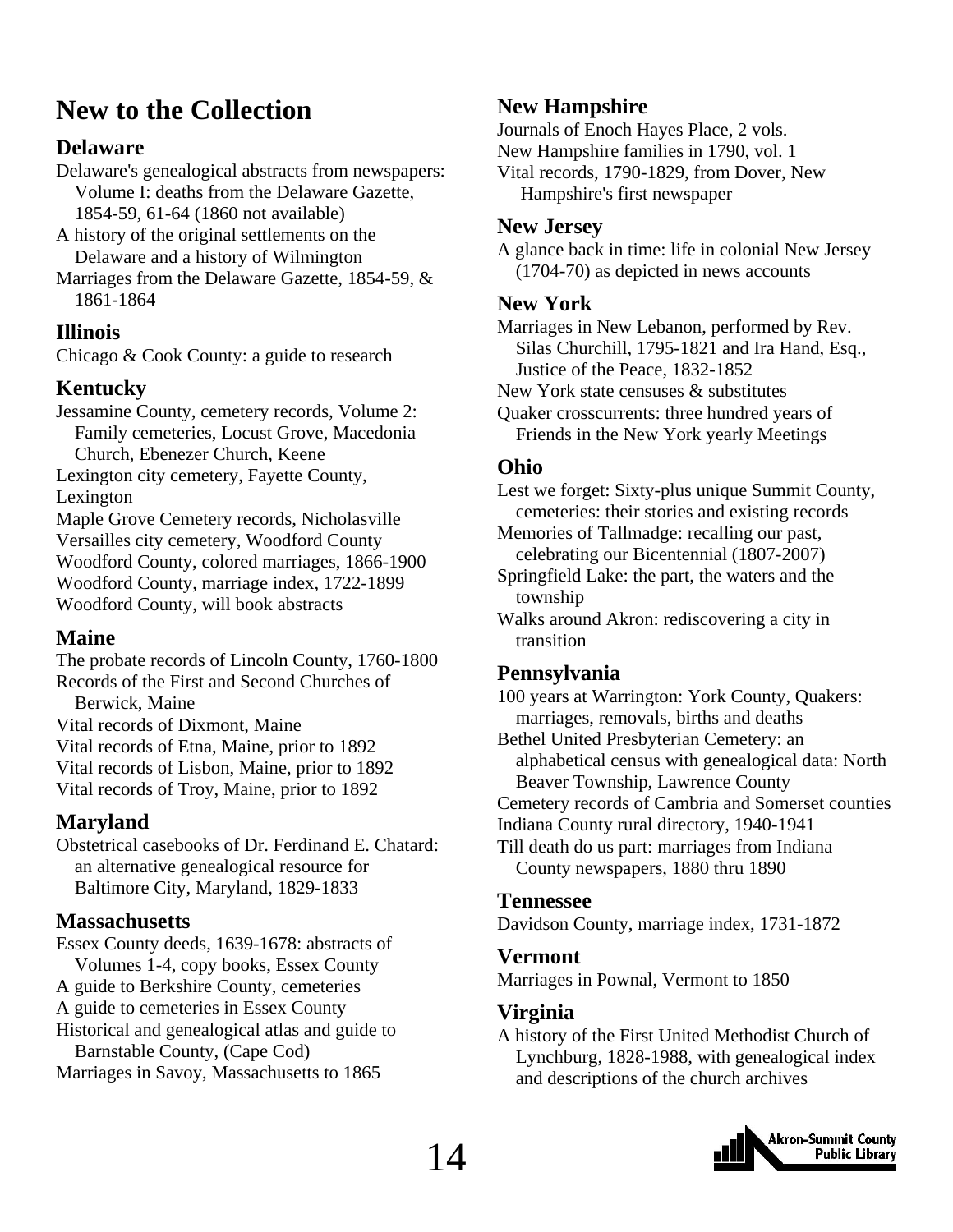#### **West Virginia**

Tyler County, WV, marriages, 1932-1970 [2 vols.]

#### **United States**

Memory trees: family trees for the scrapbooker Dictionary of American family names, 3 vols.

#### **Military**

British and German deserters, dischargees and prisoners of war who may have remained in Canada and the United States, 1774-1783 Liberty march: the battle of Oriskany Military service records at the National Archives

#### **Native Americans**

Cherokee reserve letters, 1828-1840 Cherokee by blood: records of Eastern Cherokee ancestry in the U.S. Court of Claims,1906-1910: Volume 9, Applications 23801-27800 Indian wills, 1911-1921: records of the Bureau of Indian Affairs Indians and intruders, vol. 5 Rejected applications of the Guion Miller roll of the Eastern Cherokee Nation. Vols. 2 & 3

#### **England**

More emigrants in bondage, 1614-1775

#### **Germany**

Alsace-Lorraine place name indexes Baden place name indexes Bavaria place name indexes Brandenburg place name indexes Braunschweig, Oldenburg & Thuringia place names Deciphering handwriting in German documents East Prussia place name indexes Hanover place names indexes Hesse place names indexes Hesse-Nassau place names indexes Kingdom of Saxony place names indexes Map guide to German parish registers: Kingdom of Prussia: Province of Hessen-Nassau, Map guide to German parish registers: Kingdom of Prussia, Province of Rhineland, Kingdom of Bavaria: Palatinate (Pfalz) Map guide to German parish registers: Kingdom of Wurttemberg: Donaukreis

Map guide to German parish registers: Kingdom of Wurttemberg: Jagstkreis Map guide to German parish registers: Kingdom of Wurttemberg: Neckarkreis & Hohenzollern Province Map guide to German parish registers: Kingdom of Wurttemberg: Schwarzwaldkreis Mecklenberg place names indexes Nineteenth-century Germans to America: a consolidation of six pamphlets identifying emigrants from Baden-Wurttemburg, Hamburg, Bremen, Nordrhein-Westfalen, Rheinland-Pfglaz and Schleswig-Holstein Palatinate place names indexes Pomerania place names indexes Posen place name indexes Province of Saxony place names indexes Reconstructed passenger lists for 1850: Hamburg to Australia, Brazil, Canada, Chile and the US Rhineland place name indexes Schleswig-Holstein place names indexes Silesia place names indexes Spelling variations in German names West Prussia place names indexes Westphalia place names indexes (Hohenzollern, Lippe, Schaumnerg) Wurttemberg place names indexes

#### **Ireland**

Finding your Irish ancestors: a beginner's guide

#### **Quakers**

Scottish Quakers and early America: 1650-1700

#### **Passenger Lists**

Germans to America and The Hamburg Passenger Lists: coordinated schedules Transatlantic voyages, 1600-1699

Published by the Special Collections Division of the Akron-Summit County Public Library, Akron, Ohio. Editor: Joanne O'Dell